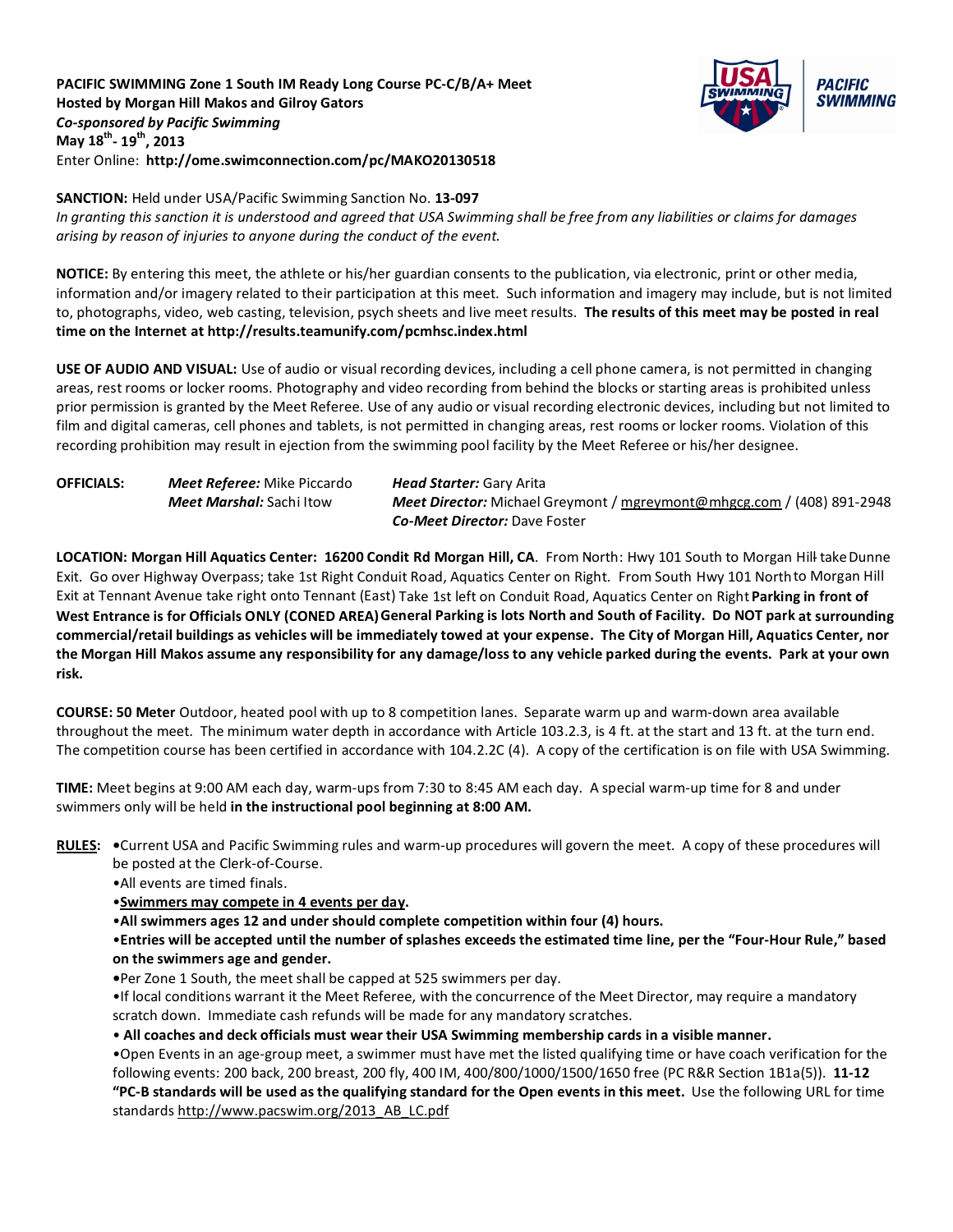**DECK CHANGING:** Except where venue facilities require otherwise, changing into or out of swimsuits other than in locker rooms or other designated areas is not appropriate and is strongly discouraged.

**UNACCOMPANIED SWIMMERS:** Any USA-S athlete-member competing at the meet must be accompanied by a USA Swimming member-coach for the purposes of athlete supervision during warm-up, competition and warm-down. If a coach-member of the athlete's USA-S Club does not attend the meet to serve in said supervisory capacity, it is the responsibility of the swimmer or the swimmer's legal guardian to arrange for supervision by a USA-S member-coach. The Meet Director or Meet Referee may assist the swimmer in making arrangements for such supervision; however, it is recommended that such arrangements be made in advance of the meet by the athlete's USA-S Club Member-Coach.

**RACING STARTS:** Swimmers must be certified by a USA-S member-coach as being proficient in performing a racing start, or must start the race in the water. It is the responsibility of the swimmer or the swimmer's legal guardian to ensure compliance with this requirement.

**RESTRICTIONS:** •Smoking and the use of other tobacco products is prohibited on the pool deck, in the locker rooms, in spectator

seating, on standing areas and in all areas used by swimmers, during the meet and during warm-up periods.

•No smoking is allowed in any areas of the Morgan Hill Aquatics Center and is not limited to swimming areas, parking areas, and sidewalk areas.

- •Sale and use of alcoholic beverages is prohibited in all areas of the meet venue.
- •All shelters must be properly secured.
- •No glass containers are allowed in the meet venue.
- •No propane heaters are permitted except for snack bar/meet operations.
- •No outside commercial food is allowed within the facility

**ELIGIBILITY:** • Swimmers must be current members of USA-S and enter their name and registration number on the meet entry card as they are shown on their Registration Card. If this is not done, it may be difficult to match the swimmer with the registration and times database. The meet host will check all swimmer registrations against the SWIMS database and if not found to be registered, the Meet Director shall accept the registration at the meet (a \$10 surcharge will be added to the regular registration fee). Duplicate registrations will be refunded by mail.

• Swimmers in the "A" Division must have met at least the listed "PC-A" time standard. Swimmers in the "B" Division must have met at least the listed "PC-B" time standard. All entry times slower than the listed "PC-B" time standard will be in the "C" Division.

• Entries with **"NO TIME" will be accepted, except for the Open events (see under Special Rules).**

• Entry times submitted for this meet will be checked against a computer database and may be changed in accordance with Pacific Swimming Entry Time Verification Procedures.

• Disabled swimmers are welcome to attend this meet and should contact the Meet Director or Meet Referee regarding and special accommodations on entry times and seeding per Pacific Swimming policy.

• Swimmers 19 years of age and over may compete in the meet for time only, no awards. Such swimmers must have met standards for the 17-18 age group.

• The swimmer's age will be the age of the swimmer on the first day of the meet.

**ENTRY FEES**: \$**2.75** per individual event, **\$10.00** participation fee per swimmer. All entry fees MUST be included with entry.

**ONLINE ENTRIES:** To enter on-line go to **<http://ome.swimconnection.com/pc/MAKO20130518>** to receive an immediate entry confirmation. This method requires payment by credit card. Swim Connection LLC charges a processing fee for this service, equal to \$1 per swimmer plus 5% of the total Entry Fees. Please note that the processing fee is a separate fee from the Entry Fees. If you do not wish to pay the processing fee, enter the meet using a mail entry. **Entering online is a convenience, is completely voluntary, and is in no way required or expected of a swimmer by Pacific Swimming.** Online entries will be accepted through Wednesday May  $8^{\text{th}}$ , 2013.

**MAILED OR HAND DELIVERED ENTRIES**: Entries must be on the attached consolidated entry form. Forms must be filled out completely and printed clearly with swimmers best time. Entries must be postmarked by midnight, Monday, May 6<sup>th</sup>, 2013 or hand delivered by 6:30 p.m. Wednesday, **May 8th, 2013.** No late entries will be accepted. No refunds will be made, except mandatory scratch downs. Requests for confirmation of receipt of entries should include a self-addressed envelope.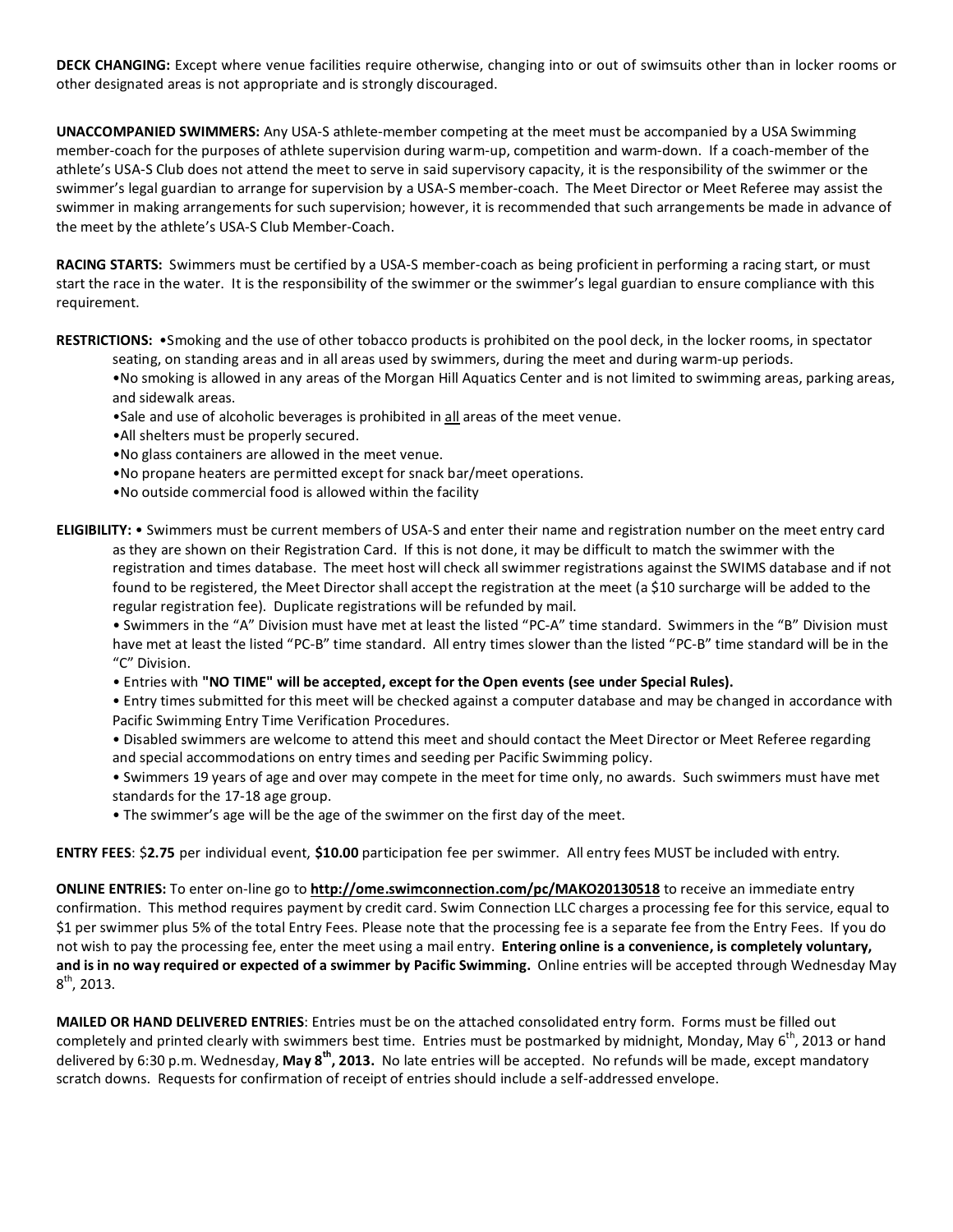**CHECK-IN**: The meet will be deck seeded. Swimmers must check-in at the Clerk of Course. Close of check-in for all events shall be no more than 60 minutes before the estimated time of the start of the first heat of the event. No event shall be closed more than 30 minutes before the scheduled start of the session. Swimmers who do not check-in will not be allowed to compete in the event.

**SCRATCHES**: Any swimmers not reporting for or competing in an individual timed final event shall not be penalized.

**AWARDS**: Ribbons will be awarded to 1<sup>st</sup> through 8<sup>th</sup> place finishers in the A+, B and C divisions for each event and age group. 13 & OV events will be awarded as 13-14 and 15-16, 17-18 Age Groups. Swimmers aged 19 and over will not be awarded. "A" medals will be awarded to swimmers achieving new "A" times swum during this meet only. Open events will not be awarded

**ADMISSION:** Free. A **2**-day meet program will be available for a fee.

**SNACK BAR:** A snack bar will be available during the meet.

**HOSPITALITY:** Lunch and limited hospitality will be available to all working officials and coaches.

**ABOUT IM READY (IMR):** The first step in the IMX Challenge is IM Ready (or IMR). To get "IM Ready," swimmers compete in a series of five events at shorter distances. Below, we've listed the line-up by age groups.

**9 & Under; 10-year olds:** 100 Free, 50 Back, 50 Breast, 50 Fly, 100 IM (SC) or 200 IM (LC)

**11-year olds; 12-year olds:** 200 Free, 50 Back, 50 Breast, 50 Fly, 100 IM (SC) or 200 IM (LC)

**13, 14, 15, 16, 17, & 18-year olds:** 200 Free, 100 Back, 100 Breast, 100 Fly, 200 IM

Once you've swum each event at least once at an official meet, you can log-in to your Deck Pass Account, and find out where you rank against all the other swimmers on your club team. You do not need to complete the IM Ready program to participate in the IM Xtreme. It is simply a stepping stone.

# **HOW DO I SCORE POINTS?**

Rankings in the program are based on power points, a system developed by USA Swimming and Hy-Tek. See the Power Points page for more information and to use the Power Point Calculator.

#### **HOW DO I PARTICIPATE?**

Participation in the IMR and IMX is easy. USA Swimming automatically scores and calculates results for all athlete members! Swimmers only need to sign up for a Deck Pass Account, then compete in each required event, at a sanctioned meet, at least once in a season.

Swimmers have the option of printing certificates that displays their scores for either IMR or IMX. They can also optionally print their national, zone, LSC and/or club rankings.

#### **COACHES' IMX LISTING**

A coach can see a listing of his/her team's IMR and IMX Scores through the coach's Deck Pass page. Access is through the coach's personal website account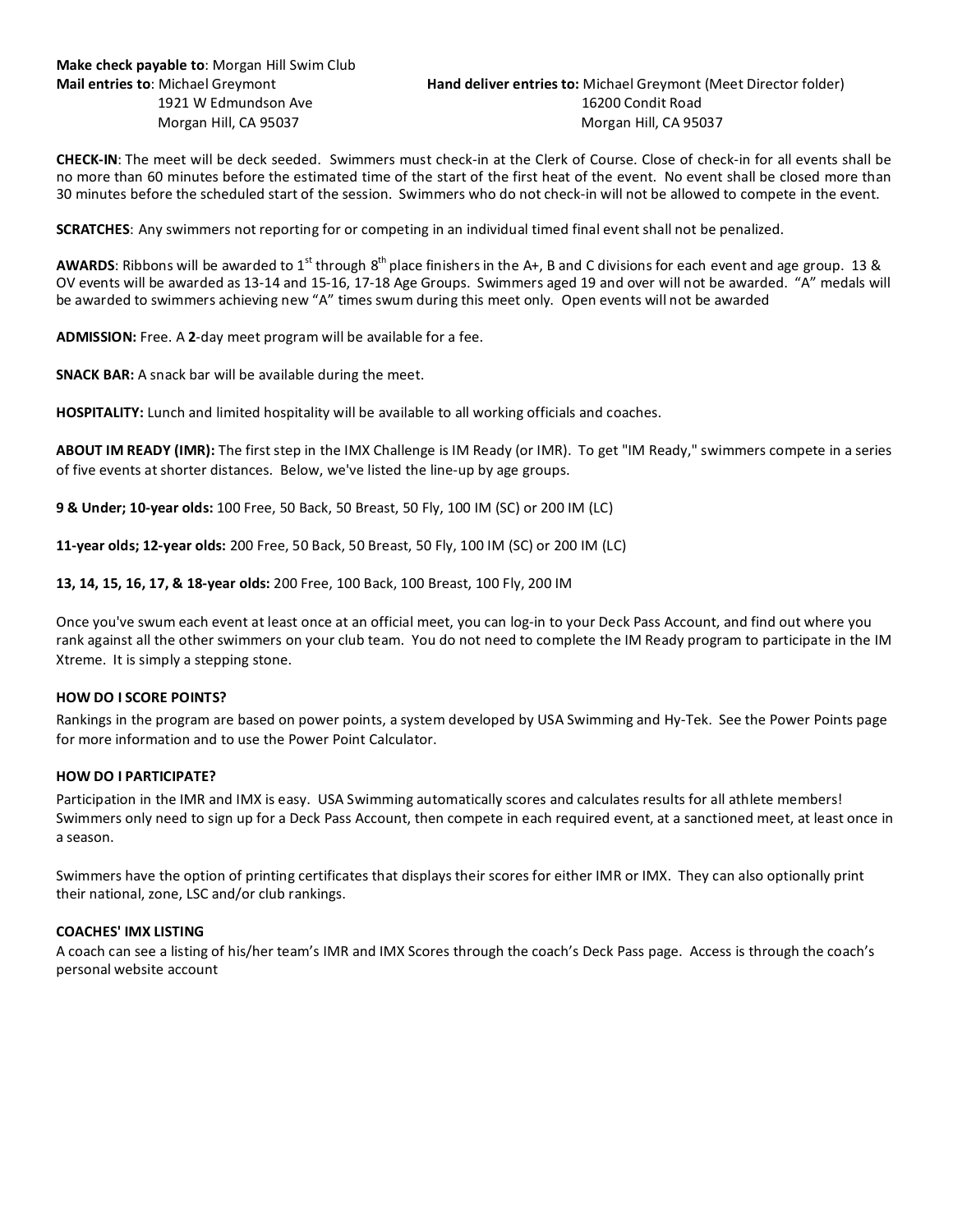### **EVENT SUMMARY:**

| <b>SATURDAY</b> |              |          |                |                |             |                    | <b>SUNDAY</b> |               |                      |             |  |  |  |
|-----------------|--------------|----------|----------------|----------------|-------------|--------------------|---------------|---------------|----------------------|-------------|--|--|--|
| 8 & UN          | <b>10-UN</b> | $9 - 10$ | $11 - 12$      | 13 &           | <b>OPEN</b> | <b>10 &amp; UN</b> | $9 - 10$      | $11 - 12$     | <b>13 &amp; OVER</b> | <b>OPEN</b> |  |  |  |
|                 |              |          |                | <b>OVER</b>    |             |                    |               |               |                      |             |  |  |  |
| 100 Back        | 50 Breast    | 100 Back | 200 Breast     | 200 Breast     | 200 IM      | <b>50 Flv</b>      | 100 Breast    | 200 Back      | 200 Back             | 400 IM      |  |  |  |
|                 | 50 Free      | 100 Fly  | 50 Br          | 200 Free       | 800 Free    | 200 Free           |               | <b>50 Flv</b> | 100 Free             | 400 Free    |  |  |  |
|                 |              |          | 100 Back       | 100 Back       |             | 50 Back            |               | 200 Free      | 100 Breast           |             |  |  |  |
|                 |              |          | 50 Free        | 50 Free        |             |                    |               | 100 Breast    | 50 Back              |             |  |  |  |
|                 |              |          | <b>100 Fly</b> | <b>100 Fly</b> |             |                    |               | 50 Back       |                      |             |  |  |  |
|                 |              |          |                |                |             |                    |               |               |                      |             |  |  |  |

#### **ORDER OF EVENTS:**

| SATURDAY, MAY 18, 2013 |                    |                             |               |  |  |  |  |  |  |  |
|------------------------|--------------------|-----------------------------|---------------|--|--|--|--|--|--|--|
| <b>WOMEN'S</b>         | <b>DESCRIPTION</b> | MEN'S                       |               |  |  |  |  |  |  |  |
| <b>EVENT#</b>          | <b>AGE GROUP</b>   | <b>EVENT</b>                | <b>EVENT#</b> |  |  |  |  |  |  |  |
| $*_{1}$                | Open               | 200 IM                      | $2*$          |  |  |  |  |  |  |  |
| 3                      | 11-Over            | 200 Breast                  | 4             |  |  |  |  |  |  |  |
| 5                      | 13-Over            | 200 Free                    | 6             |  |  |  |  |  |  |  |
| $\overline{7}$         | 10-Under           | 50 Breast                   | 8             |  |  |  |  |  |  |  |
| 9                      | $11 - 12$          | 50 Breast                   | 10            |  |  |  |  |  |  |  |
| 11                     | 8-Under            | 100 Back                    | 12            |  |  |  |  |  |  |  |
| 13                     | $9 - 10$           | 100 Back                    | 14            |  |  |  |  |  |  |  |
| 15                     | $11 - 12$          | 100 Back                    | 16            |  |  |  |  |  |  |  |
| 17                     | 13-Over            | 100 Back                    | 18            |  |  |  |  |  |  |  |
| 19                     | 10-Under           | 50 Free                     | 20            |  |  |  |  |  |  |  |
| 21                     | $11 - 12$          | 50 Free                     | 22            |  |  |  |  |  |  |  |
| 23                     | 13-Over            | 50 Free                     | 24            |  |  |  |  |  |  |  |
| 25                     | $9 - 10$           | <b>100 Fly</b>              | 26            |  |  |  |  |  |  |  |
| 27                     | $11 - 12$          | <b>100 Fly</b>              | 28            |  |  |  |  |  |  |  |
| 29                     | 13-Over            | 100 Fly                     | 30            |  |  |  |  |  |  |  |
| $*31$                  | Open               | 800 Free                    | $32*$         |  |  |  |  |  |  |  |
| 33                     | 12-Under           | 200 Free Relay              | 34            |  |  |  |  |  |  |  |
|                        |                    | <b>SUNDAY, MAY 19, 2013</b> |               |  |  |  |  |  |  |  |
| $*35$                  | Open               | 400 IM                      | 36*           |  |  |  |  |  |  |  |
| 37                     | 11-Over            | 200 Back                    | 38            |  |  |  |  |  |  |  |
| 39                     | 10-Under           | <b>50 Fly</b>               | 40            |  |  |  |  |  |  |  |
| 41                     | $11 - 12$          | <b>50 Fly</b>               | 42            |  |  |  |  |  |  |  |
| 43                     | 13-Over            | 100 Free                    | 44            |  |  |  |  |  |  |  |
| 45                     | 10-Under           | 200 Free                    | 46            |  |  |  |  |  |  |  |
| 47                     | $11 - 12$          | 200 Free                    | 48            |  |  |  |  |  |  |  |
| 49                     | 13-Over            | 100 Breast                  | 50            |  |  |  |  |  |  |  |
| 51                     | $9 - 10$           | 100 Breast                  | 52            |  |  |  |  |  |  |  |
| 53                     | $11 - 12$          | 100 Breast                  | 54            |  |  |  |  |  |  |  |
| 55                     | 13-Over            | 50 Back                     | 56            |  |  |  |  |  |  |  |
| 57                     | 10-Under           | 50 Back                     | 58            |  |  |  |  |  |  |  |
| 59                     | $11 - 12$          | 50 Back                     | 60            |  |  |  |  |  |  |  |
| $*61$                  | Open               | <b>400 Free</b>             | $62*$         |  |  |  |  |  |  |  |

# **\*Open Events**

*Open events 31 and 32, 61 and 62 Must have their own Timers and/or Counters*

**The 400 and 800 Freestyle events will be swum fastest to slowest, alternating girls and boys.**  Use the following URL to find the time standards: http://www.pacswim.org/page/times\_standards.shtml

*Swimmers entering any of the Open Events, must have the 11-12 "PC-B" time standard. Use the following URL to find the time standards:* http://www.pacswim.org/2013\_AB\_LC.pdf